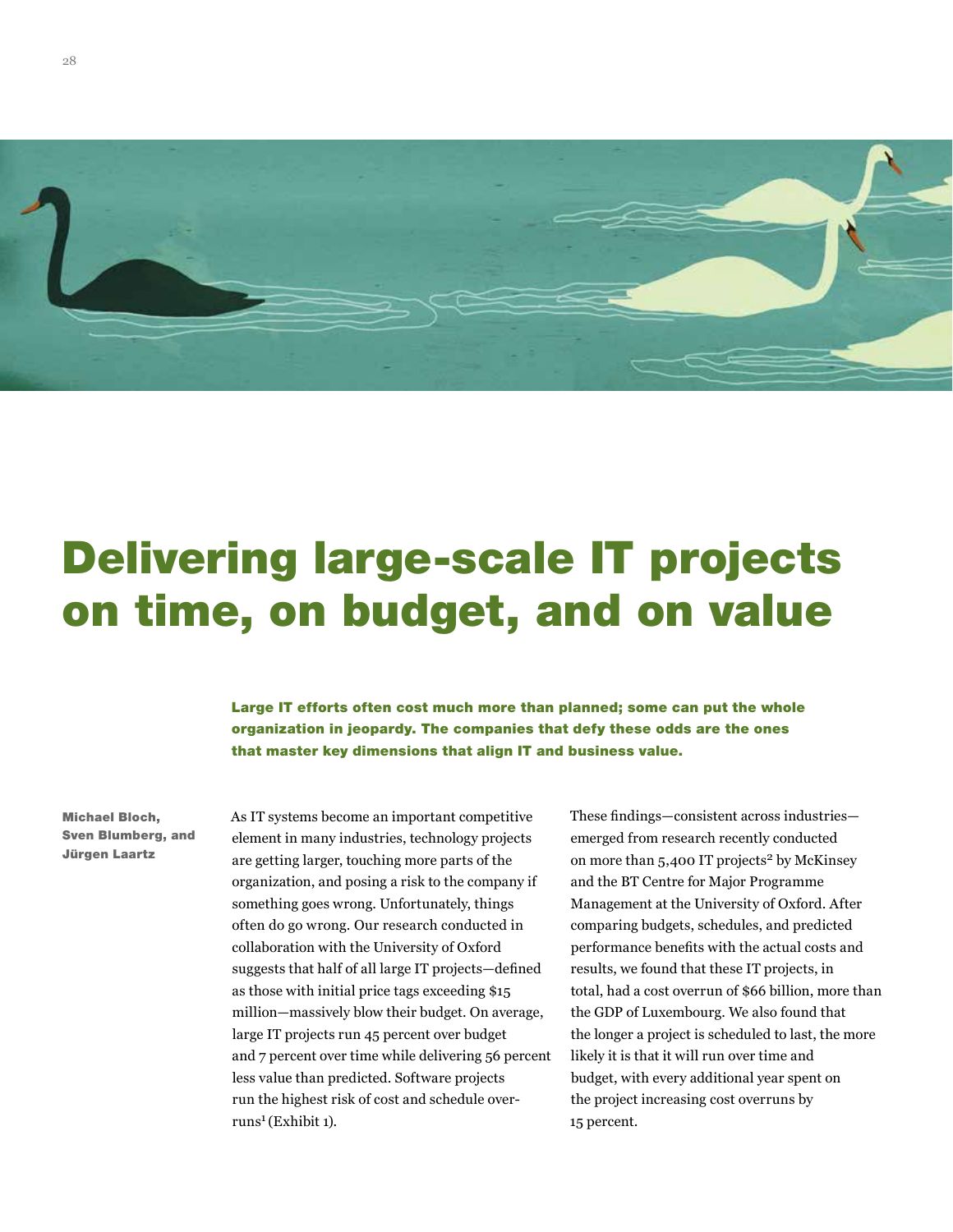

Staggering as these findings are, most companies survive the pain of cost and schedule overruns. However, 17 percent of IT projects go so bad that they can threaten the very existence of the company. These unpredictable high-impact events— "black swans" in popular risk parlance—occur significantly more often than would be expected under a normal distribution. Large IT projects that turn into black swans are defined as those with budget overruns of more than 200 percent (and up to 400 percent at the extreme end of the spectrum). Such overruns match or surpass those experienced by black swans among complex construction projects such as tunnels and bridges.

One large retailer started a \$1.4 billion effort to modernize its IT systems, but the project was eventually abandoned. As the company fell behind its competitors, it initiated another projecta new system for supply-chain management-to the tune of \$600 million. When that effort failed, too, the retailer had to file for bankruptcy.

#### Four ways to improve project performance

So how do companies maximize the chances that their IT projects deliver the expected value on time and within budget? Our surveys of IT executives indicate that the key to success lies in mastering four broad dimensions, which combined make up a methodology for large-scale IT projects that we call "value assurance." The following elements make up this approach:

- focusing on managing strategy and stakeholders instead of exclusively concentrating on budget and scheduling
- mastering technology and project content by securing critical internal and external talent
- building effective teams by aligning their incentives with the overall goals of the project
- excelling at core project-management practices, such as short delivery cycles and rigorous quality checks

# Exhibit 1

# The performance of different types of IT projects varies significantly.

%, projects >\$15 million, in 2010 dollars



Source: McKinsey-Oxford study on reference-class forecasting for IT projects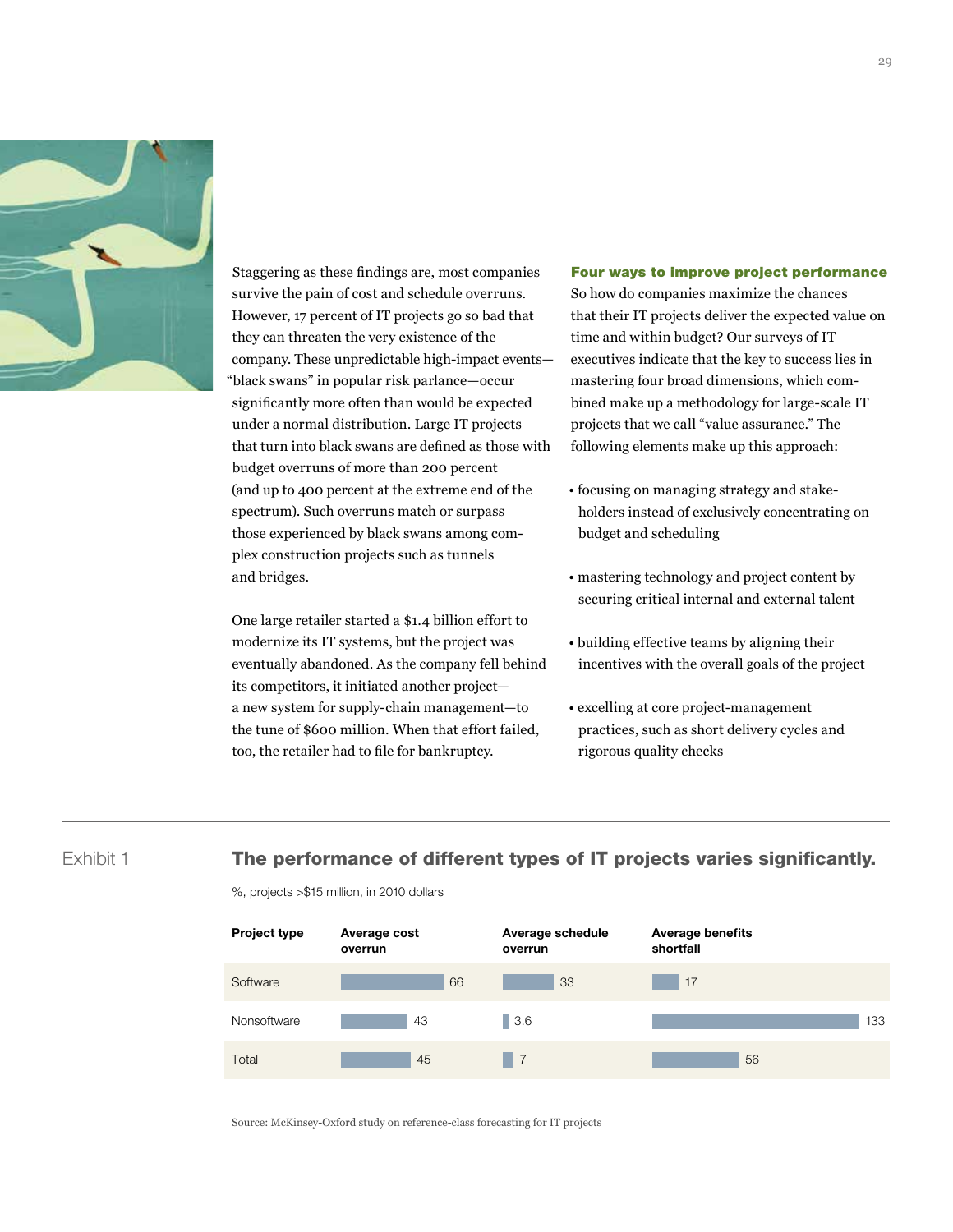## Exhibit 2

# IT executives identify four groups of issues that cause most project failures.

Rough cost-overrun disaggregation, %



<sup>1</sup> With cost overrun, in 2010 dollars.

2Cost increase over regular cost.

Source: McKinsey-Oxford study on reference-class forecasting for IT projects

According to survey responses, the inability to master the first two dimensions typically causes about half of all cost overruns, while poor performance on the second two dimensions accounts for another 40 percent of overspending (Exhibit 2).

#### Managing strategy and stakeholders

IT initiatives too often pay little heed to strategy and stakeholders and manage projects purely according to budget and schedule targets. The perils are illustrated by one bank's transformation effort, in which its finance department became involved only a few months before the system was due to go live. This led to several complex changes in the accounting modules due to a recently

introduced performance-management system. Coming so late in the day, the changes delayed the launch by more than three months, at a cost of more than \$8 million.

Top-performing projects, on the other hand, establish a clear view of the initiative's strategic value—one that goes beyond the technical content. By building a robust business case and maintaining focus on business objectives along the whole project timeline, successful teams can avoid cost overruns. They can also, for example, ensure faster customer response times, obtain higher-quality data for the marketing organization, or reduce the number of required manual processes.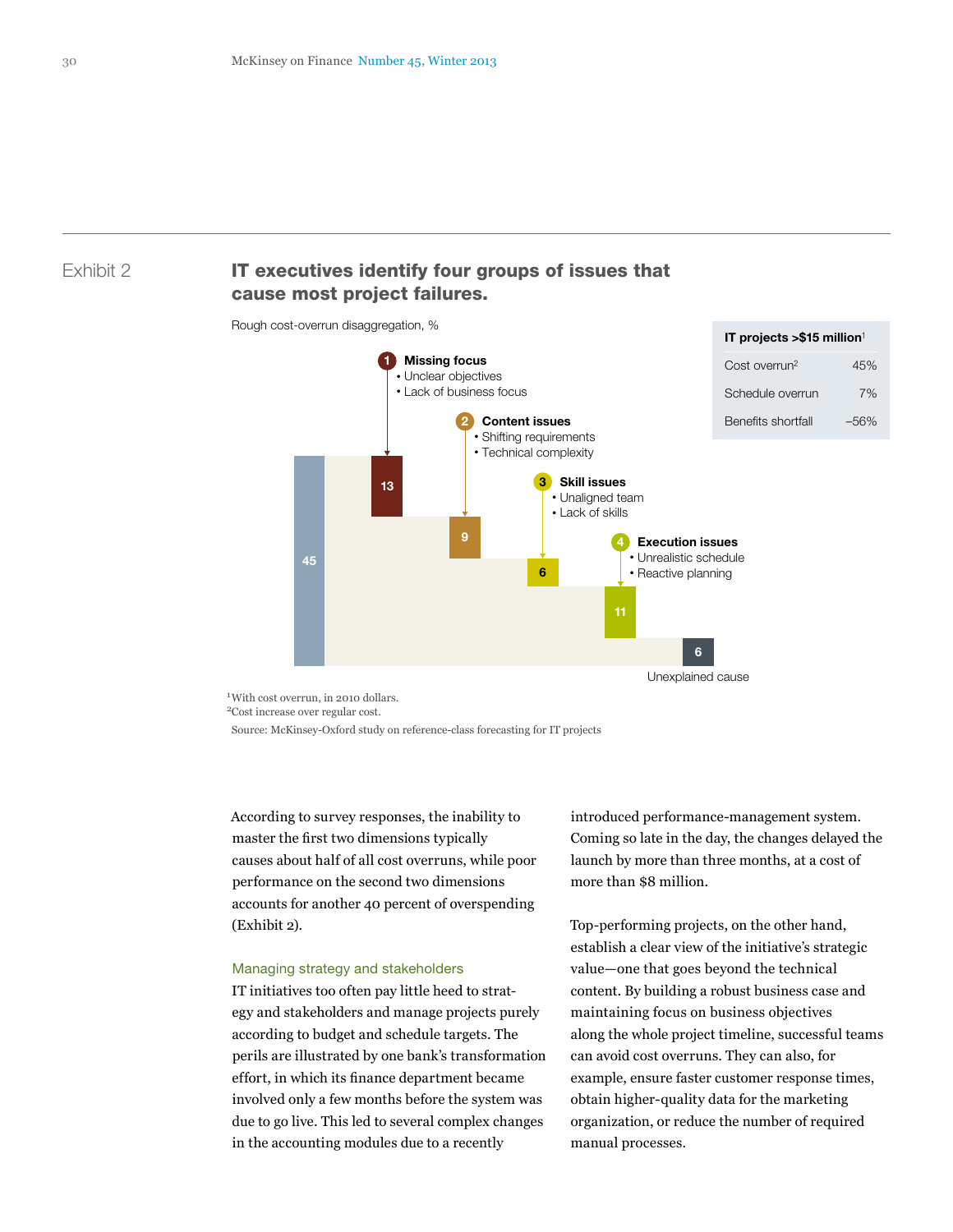High-performing project teams also improve the ways in which the company manages its internal and external stakeholders, such as business and IT executives, vendors, partners, and regulators. They make sure the project aligns with the company's overarching business strategy and undertake detailed analyses of stakeholder positions. Project leaders continually engage with all business unit and functional heads to ensure genuine alignment between business needs and the IT solutions being developed.

Good stakeholder management involves foresight when it comes to selecting vendors and negotiating contracts with them. Company negotiators should proactively identify potential risks and, for instance, expand their focus beyond unit price and seek to establish "win-win" agreements. Doing so can help ensure that the company has preferential access to the vendor's best talent for an extended period of time.

Some companies have learned this the hard way. A bank in the Middle East negotiated hard for price with a vendor and later suffered at the hands of an inexperienced vendor team. Another bank scored well on unit price with a software-package provider for the project phase of a tradingsystem implementation but encountered high costs for changes and support after the system was introduced and the bank was locked into the new technology.

#### Mastering technology and content

Drawing on expert help as needed, highperforming teams orchestrate all technical aspects of the project, including IT architecture and infrastructure, functionality trade-offs, quality assurance, migration and rollout plans, and project scope. The right team will understand both business and technical concerns, which is why

companies must assign a few high-performing and experienced experts for the length of the program. We estimate that the appropriate experts can raise performance by as much as 100 percent through their judgment and ability to interpret data patterns.

One common pitfall occurs when teams focus disproportionately on technology issues and targets. A bank wanted to create a central data warehouse to overcome inconsistencies that occurred among its business unit finance data, centralized finance data, and risk data. However, the project team focused purely on developing the IT architecture solution for the data warehouse instead of addressing the end goal, which was to handle information inconsistencies. As a result, the project budget ballooned as the team pursued architectural "perfection," which involved the inclusion of unneeded data from other systems. This added huge amounts of unnecessary complexity. With milestones and launch dates constantly being pushed back and investments totaling almost \$10 million, the bank stopped the project after 18 months.

In contrast, one public-sector institution was able to rescope and simplify its IT project's technical requirements even though most stakeholders believed doing so was impossible. To eliminate waste and to focus on the items that represented the greatest business value, the team introduced lean3 techniques. At the same time, it established rigorous testing and rollout plans to ensure quality and introduced clearly defined stage gates. Through these and other actions, the team was able to check 95 percent of all test cases, fix critical defects, and verify the fixes before continuing from the unit test phase to integration testing.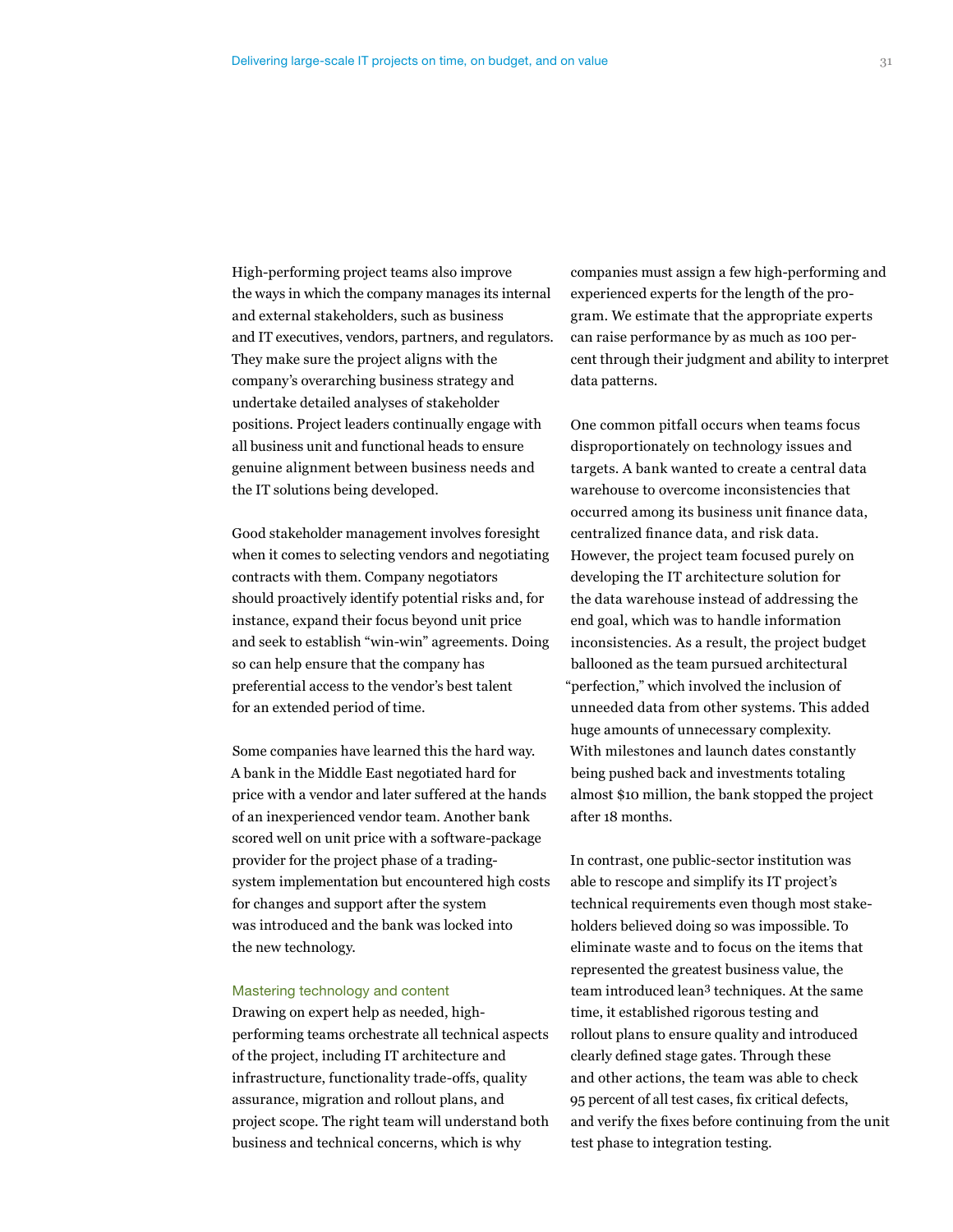# To achieve effective project management, there's no substitute for tested practices.

#### Building effective teams

Large projects can take on a life of their own in an organization. To be effective and efficient, project teams need a common vision, shared team processes, and a high-performance culture. To build a solid team, members should have a common incentive structure that is aligned with the overall project goal in contrast to individual work-stream goals. A business-totechnology team that is financially aligned with the value-delivery targets will also ensure that all the critical change-management steps are taken and that, for example, communications with the rest of the organization are clear, timely, and precise.

To ensure the smooth start-up of new front-end and core systems that more than 8,000 people would use, one company team launched a massive—and successful—change-management program. The program included a regular newsletter, desktop calendars that highlighted key changes and milestones, and quarterly townhall meetings with the CEO. The team made sure all top business unit leaders were involved during the user-acceptance phase. The company included at least one change agent on each team. These agents received training that instilled a clear understanding of the benefits of the IT change. The actions helped the company to verify that it had the required business capabilities in place to make full use of the technology being implemented and that it could deliver the business value expected in the overall project business case.

Excelling at core project-management practices To achieve effective project management, there's no substitute for tested practices. These include having a strategic and disciplined project-management office and establishing rigorous processes for managing requirements engineering and change requests. The project office should establish a few strong stage gates to ensure high-quality end products. At the same time, it needs to strive for a short delivery life cycle to avoid creating waste in the development process.

One public-sector organization established strong project control by defining the initiative's scope in an initial six-month phase and making sure all stakeholders signed off on the plan. Beyond this phase, the organization's board had to approve all change requests, and the project was given a predefined cost-overrun buffer of less than \$2 million. Another organization, a high-tech company, established clear quality criteria for the project master plan, which mandated that teams break down all activities so that they required fewer than 20 person-days to complete and took no longer than four weeks.

In yet another case, instead of following a "waterfall"4 or linear approach, a company created integrated business and IT teams that worked on an end-to-end basis in their respective work streams. In other words, the teams participated from the beginning of the project to its completion—from defining requirements to testing. This approach helps to avoid misunderstandings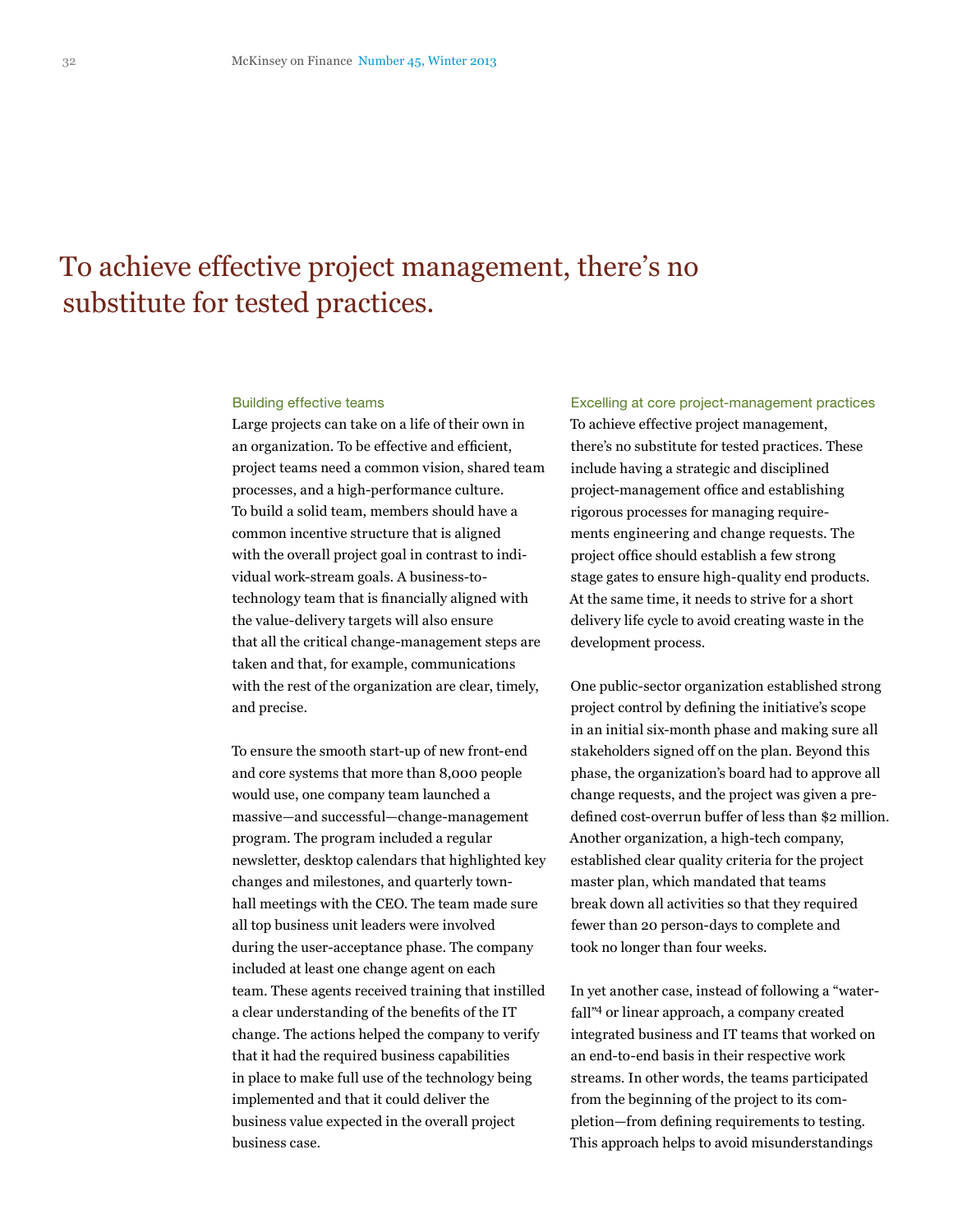during stage transitions and ensures clear responsibility and ownership. It also promotes efficiency gains and fast delivery.

### Assessing the black-swan risk

The high rate of failure makes it wise to analyze prospects before starting a large IT project.

Companies usually begin with a diagnostic to determine the status of their key projects and programs—both finalized and existing projects (to understand company-specific problems) and planned projects (to estimate their true cost and duration). This diagnostic determines two conditions: the health of a project from the standpoint of the four dimensions of the valueassurance methodology (Exhibit 3) and its relative prospects when compared with the outcomes of a reference class<sup>5</sup> of similar projects. Teams can

is doing against four groups of success factors.

measure the latter by making a comparative assessment against the 5,400 IT projects in our proprietary database, developed jointly with the University of Oxford. This resource provides comparative data on the scope, cost, duration, and performance characteristics of many projects. Despite differences in project subject and geography, the database can be used to forecast project risk, adding much needed accuracy to up-front investment decision making. The overall assessment takes about three weeks and is supported by Web surveys and other tools. Depending on the findings, companies can attach greater reliability to investment decisions and deploy the optimal management structure for the project.

This comparative assessment may have helped a health care provider avoid disaster. The provider



# Exhibit 3 **A 'value assurance' assessment indicates how a project**

33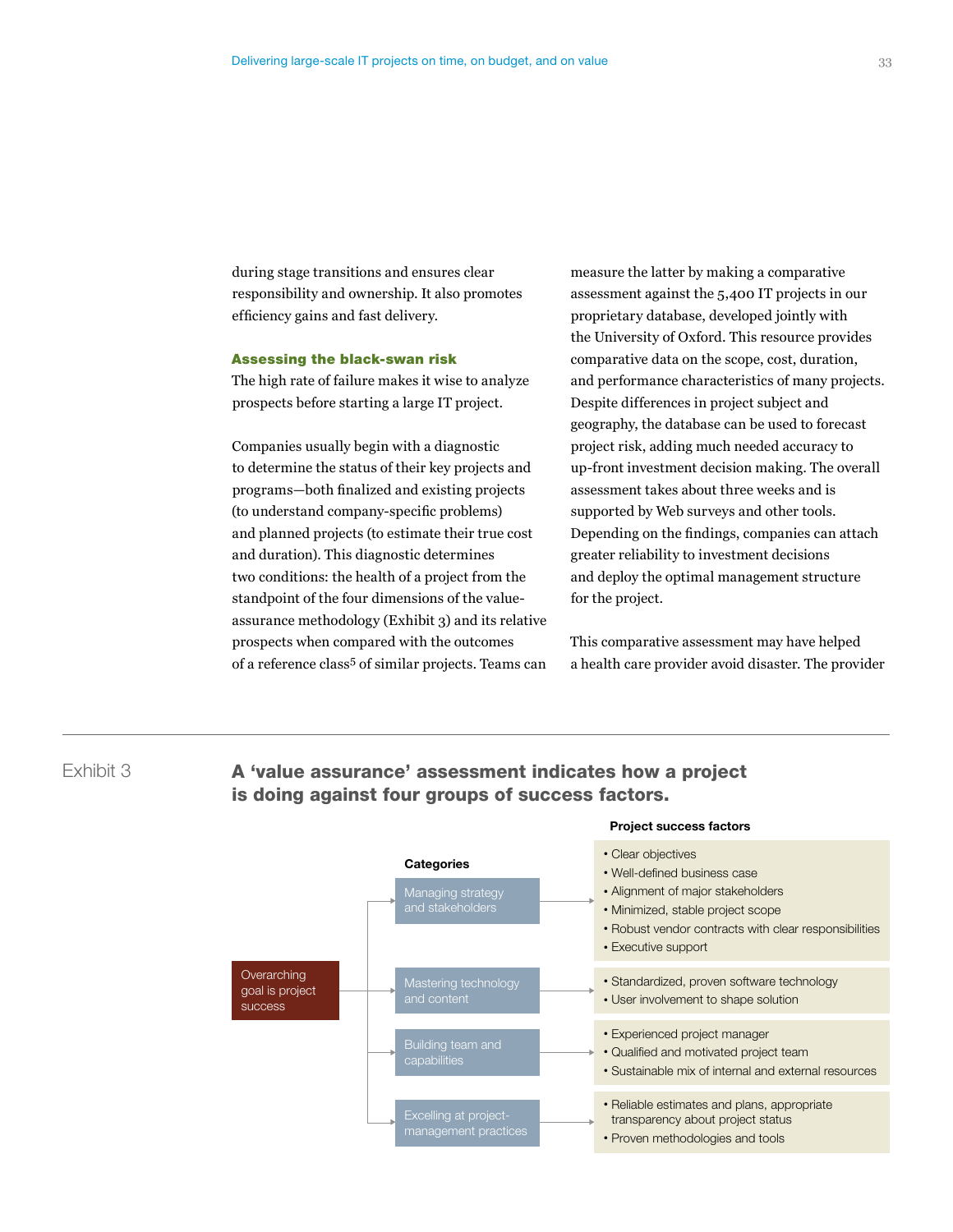was about to spend about \$1 billion over eight years to replace its health care management system—an amount twice as large and a duration twice as long as any comparable IT project in the database. Given that the black-swan risk is largely driven by how long the project takes before it goes live, top management stopped the initiative at the green-light stage and asked the team to revise the plan. Leaders also charged the team with planning for intermediate checkpoints. The latest estimate is now in line with comparable projects in the database, and it still delivers the desired scope.

In another case, an organization used a broader and more interview-driven diagnostic approach to identify critical improvement areas. The organization had recently experienced failures that led it to make a commitment to reform IT and drive fundamental improvement in IT project delivery. The diagnostic helped it realize that the major hurdle to creating a well-defined business

case was the limited availability of funding during the prestudy phase. The study also revealed that the organization's inability to arrive at a stable and accurate project scope resulted from the infrequent communication between project managers and stakeholders about issues such as new requirements and change requests, which led to deviations from the original scope.

The value-assurance approach has a solid track record. One large public-sector organization, for example, replaced about 50 legacy IT systems with a standard system for enterprise resource planning over the course of three years—within budget and on schedule—even though analysis of projects of this size and duration had indicated an expected budget overrun in the range of \$80 million to \$100 million.

Similarly, a global insurance company used the approach to consolidate its IT infrastructure over 18 months, delivering the project on time